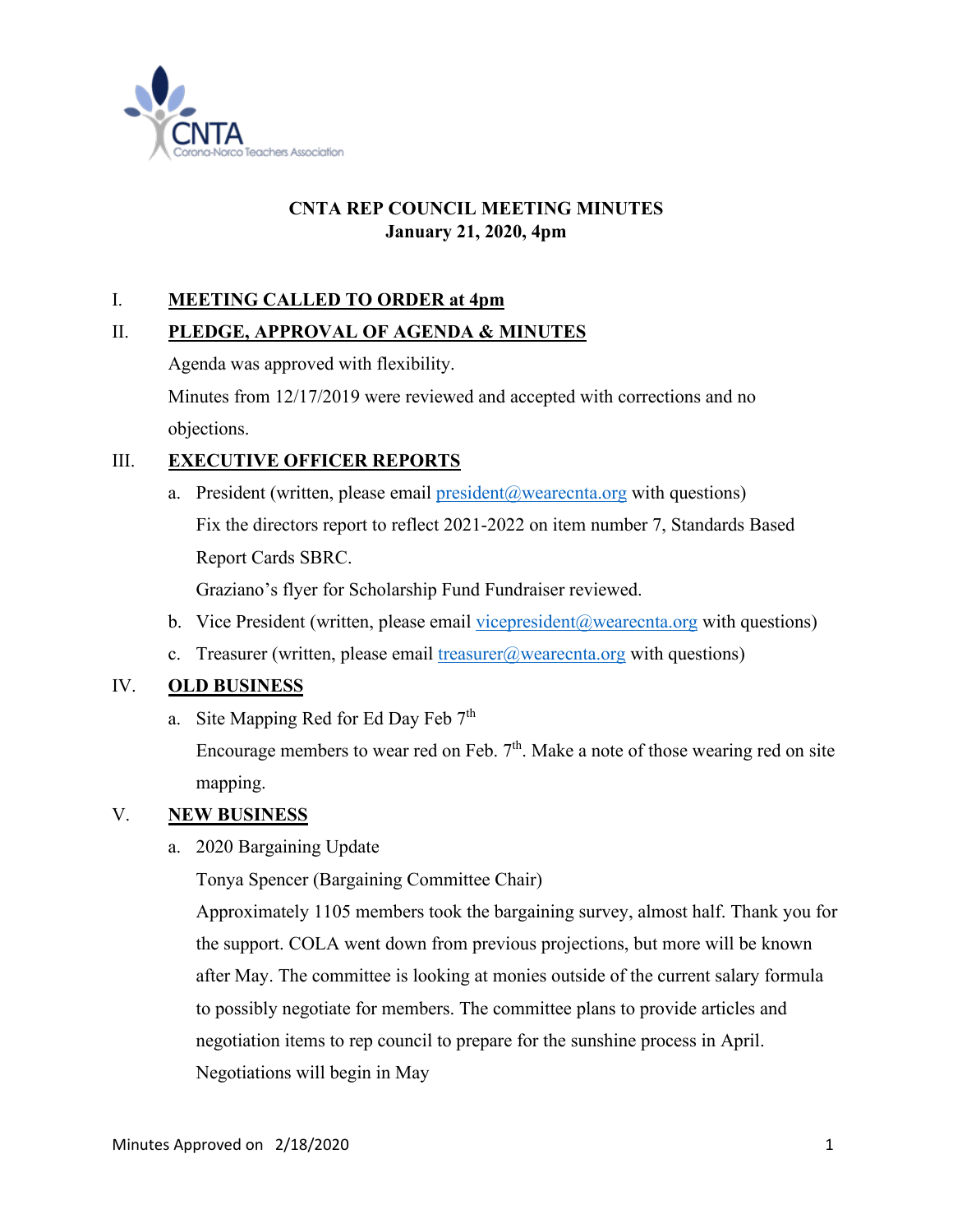

### b. NEA/RA Delegate Election

Andrea Bosquez (CNTA Elections Chair)

CTA is accepting applications for NEA/RA State positions due to the local service council by 5PM on January 31<sup>st</sup>.

#### c. UBB-United Business Bank

Kristen introduced Jason Roach, Senior Vice President Labor Relations of United Business Bank. He explained some investment options for CNTA. He explained the following two options which are both 100% FDIC insured and flyers were available for members present.

- CDRS-Cash Deposit Registry Service. This account would accrue a penalty if taken out prior to the maturity date.
- ICS-Insured Cash Sweep, money stays liquid, like a checking account. This account never takes away from the principal amount invested.

Discussion was had.

Kristen shared that a rep council vote is needed in order to proceed with investment and spoke about information on treasurer report.

CTA advices CNTA to keep 6 months to a year worth of operational funds on hand. Malori Merki-Castro motioned to begin investing in an ICS (Insured Cash Sweep) with United Business Bank and have a monthly balance sheet reported to Rep. Council. Seconded by Kelly Lynn. Discussion was had. Motioned carried with 4 Abstentions.

#### VI. **INFORMATION ITEMS**

a. Discipline Matrix Update

It is being edited. It will be uploaded to our CNTA website and password protected. CNUSD is not ready to have it readily available for the public but will eventually post it on the district website.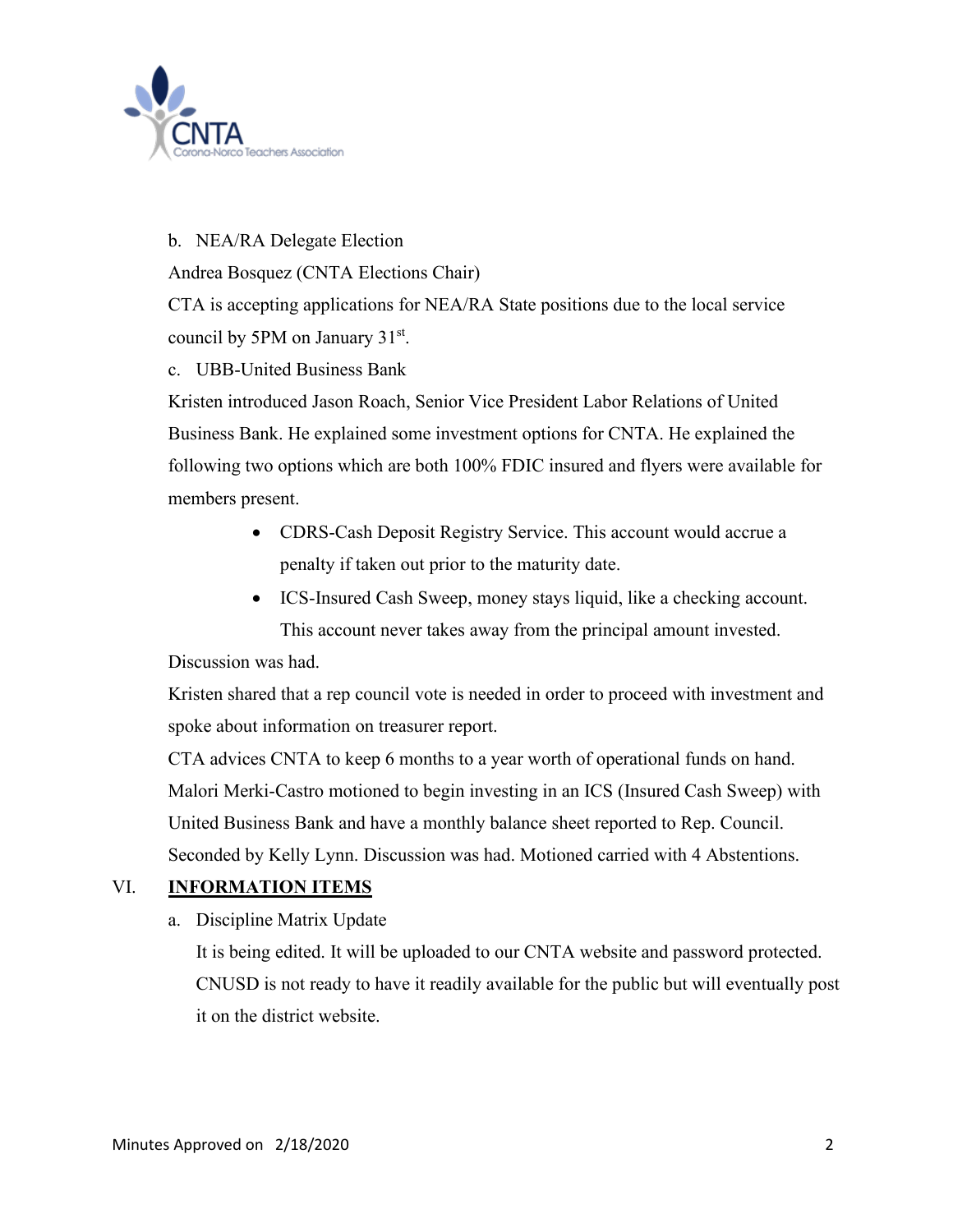

b. Health Insurance Benefits Fringe Update

Reviewed what was on the flyer. \$350 to health benefits will be reflected in January pay check. This money is retroactive and on going. This roughly amounts to \$35 a month towards health benefits.

c. LCAP MOU

1. A flyer was available for Reps. present. Chris Rodriguez explained the process of writing the LCAP and the agreement between CNTA and CNUSD agreeing to the creation of an LCAP Working Committee.

2. CNTA Grievances-VAPA-

Chris Rodriguez explained that grievances are a way to document problem solving. VAPA Teachers will now receive substitutes.

d. IRC Update

CNTA will house the following items, die cuts, spiral bound book maker, butcher paper. CNTA and CNUSD is still in discussions on the laminator and the poster maker. Materials will be available to members during CNTA regular business hours. Chris Rodriguez will send out an email with more information.

#### VII. **ADJOURNMENT 5pm**

Ben motioned to adjourn the meeting. Lori Zuback seconded. Motioned carried.

#### **\*BREAKOUTS will begin at 5pm and end promptly at 5:25pm**

Minutes Approved on 2/18/2020 3 **Norms** -Be present and limit side bar conversations.  $\qquad \qquad$ -Be respectful and maintain professional conduct. -Stay positive and member focused. The state of the Honor all voices. -Assume best intentions.  $\blacksquare$ -Follow Roberts Rules of Order.